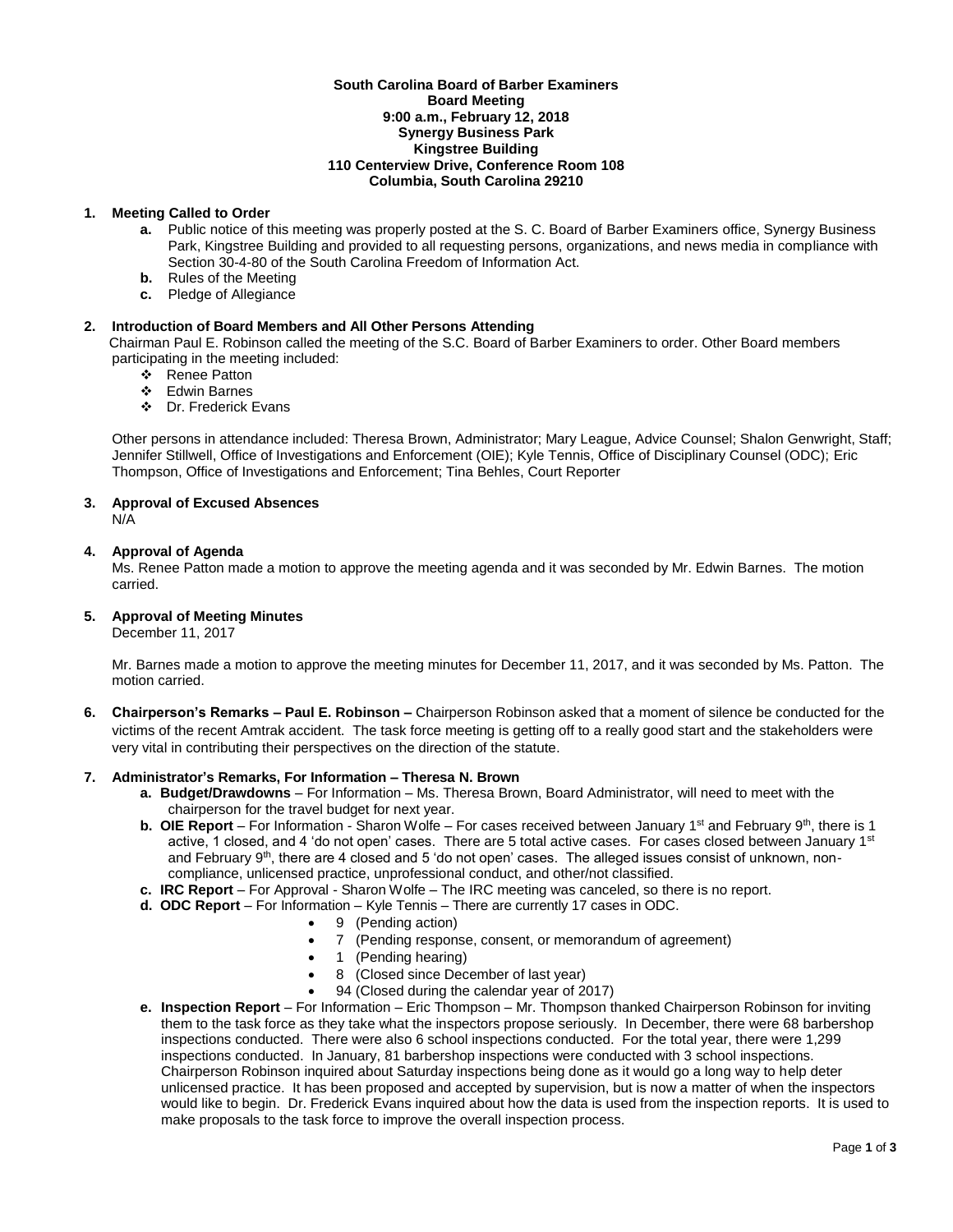## **8. Old Business**

There was no old business.

#### **9. New Business**

# **a. Application Hearings**

**i.** Edward Aundraus Williams

Mr. Williams was seeking approval to obtain a Master Hair Care Specialist Apprentice license with a criminal background record. Ms. Candace Jones served as a witness for Mr. Williams. Mr. Williams is on probation until January of 2021.

Ms. Jones has known him for the past two years and stated that he is very dependable. She also helped him prepare to take the board examinations and does not think the incident should be held against him.

Ms. Patton made a motion to grant Mr. Edward Williams his Master Hair Care Specialist Apprentice license with conditions that run concurrent with his probation. The motion was seconded by Dr. Evans and it carried. Mr. Williams stated that his probation may be ending a lot sooner than the given date. If the probation does end sooner, he must provide the documentation to the LLR office to have his apprentice license taken off of probation.

#### **ii.** Nicodemus Duane Livingston

Mr. Livingston was seeking approval to obtain a Registered Barber Apprentice license with a criminal background record. Mr. Demetrius James served as his witness. Mr. Livingston gave the background story of how he was introduced into the barbering industry and how he now wants to be a role model for his children and the youth in the community.

Mr. James stated that Mr. Livingston has a good support system and that he has seen major improvements in Mr. Livingston in the past 6 or 7 years.

Ms. Patton made a motion to grant Mr. Nicodemus Livingston his Registered Barber Apprentice license and it was seconded by Dr. Evans. The motion carried.

#### **iii.** Sherwood Adams

Chairperson Robinson had to recuse himself from the hearing as Mr. Adams was one of his former students. Mr. Adams was seeking approval to obtain a Master Hair Care Specialist Apprentice license with a criminal background record. Ms. Quinda Richardson served as his witness. Mr. Adams would like a second chance in life. Ms. Richardson stated that Mr. Adams has not allowed his past to affect his future. He cares about people and has a strong foundation in the Orangeburg community.

Dr. Evans made a motion to grant Mr. Sherwood Adams licensure as a Master Hair Care Specialist Apprentice and it was seconded by Mr. Barnes. The motion carried.

## **b. Consideration of a New Barber School/Program**

**i.** Provision Barber Academy

Mr. Richard Adams represented Provision Barber Academy and was seeking approval of a location change for their barber school as they have to go into another lease. The ultimate goal is to purchase and own their own facility, but it takes capital. The school has four instructors that will work on different days of the week. Once the school's location change has been approved by the Board, the school administration will go through the process for veterans' assistance approval, so that they may get the GI Bill in place. They have three walls that need to go up before they are ready to open.

A motion was made by Dr. Evans for the approval of the location change for Provision Barber Academy, pending an inspection from a Board member and a state office (LLR) inspector. The motion was seconded by Ms. Patton and it carried.

**ii.** Academy of Barber Training

Ms. Genia O'Bryant represented the Academy of Barber Training and was seeking permission to offer an instructor course. This course would consist of how to teach, preparing lesson plans, etc. The Board does not have the statutory authority to approve or disapprove the course as licensees are not required to take an instructor course. Ms. O'Bryant would also like to be considered as a Methods of Teaching instructor and